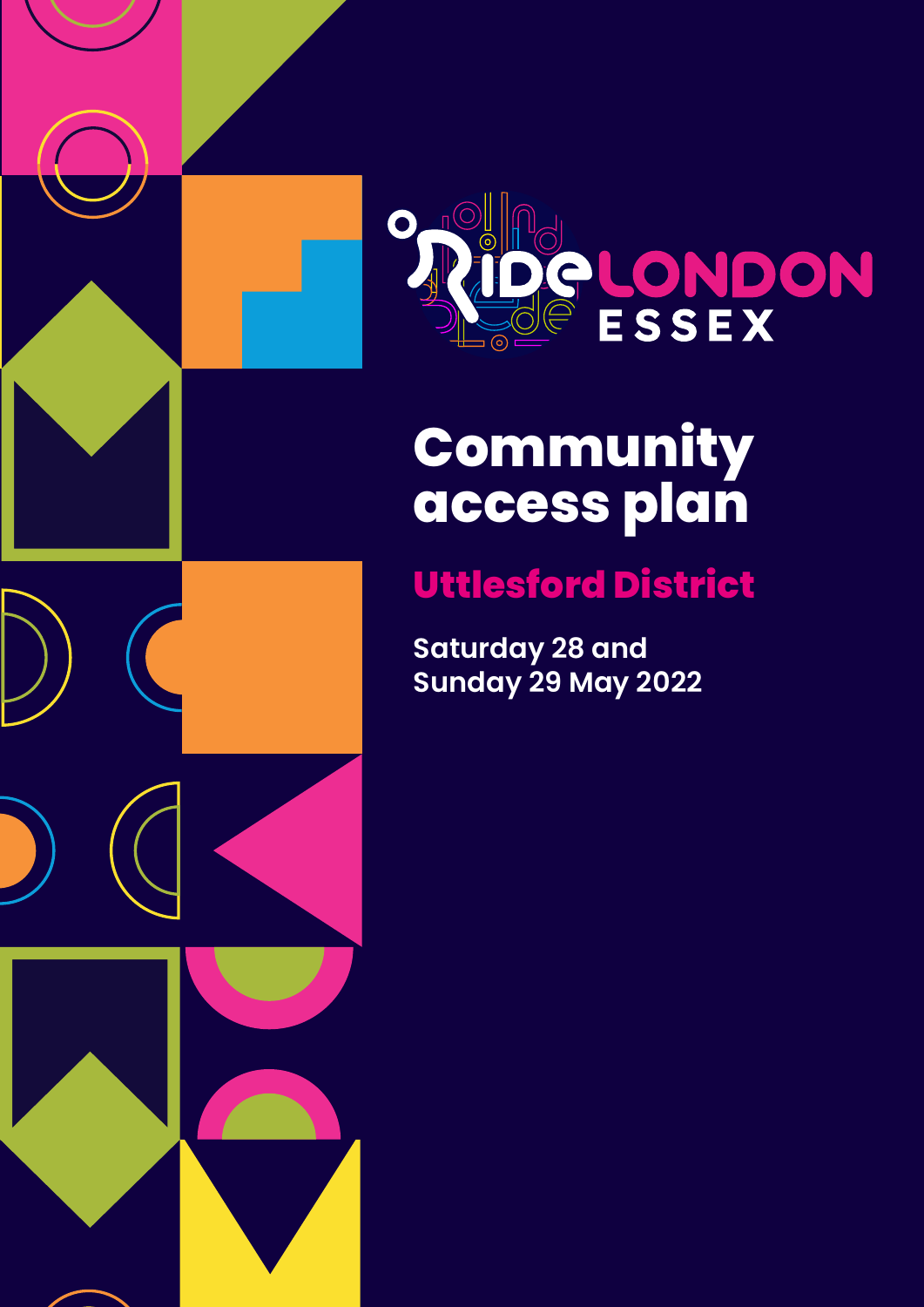

# **Information for residents and businesses**

RideLondon, the world's greatest festival of cycling, returns for its eighth edition on Sunday 29 May 2022 with new routes in London and Essex.

So the event can go ahead safely, more than 100 miles of road closures will be in place throughout Sunday 29 May, significantly impacting some areas of Essex and London. Roads in Uttlesford District will also be affected on Saturday 28 May.

This leaflet provides information for residents and businesses in the **Uttlesford District** about how to access your property and make essential journeys during the road closures.

Please read this document in conjunction with the Essex road closure leaflet, which is available at **[ridelondon.](https://www.ridelondon.co.uk/road-closures/routes-and-road-closures) [co.uk/road-closures](https://www.ridelondon.co.uk/road-closures/routes-and-road-closures)**. We also encourage you to use the interactive road closure map, available at **[ridelondon.](https://www.ridelondon.co.uk/road-closures/routes#sunday-29-may) [co.uk/road-closures/routes#sunday-29-may](https://www.ridelondon.co.uk/road-closures/routes#sunday-29-may)**

### **Plan your journeys and deliveries**

You will need to plan your travel in advance as there will be significant delays to road journeys. To get around more quickly, please use bus and rail services, or consider walking or cycling for shorter journeys.

#### **Part-closure of cross-county roads**

The part-closure of three cross-county roads – the A414, A1060 and Essex Regiment Way (B1008) – will be required on Saturday 28 and Sunday 29 May. Full details are provided below to help you plan your journeys.

#### **A414 on Saturday 28 May**

The A414 will be closed for a short period of time between 12:30 and 13:30 to allow the RideLondon Classique to pass at Tyler's Green.

#### **A414 on Sunday 29 May**

The A414 will be closed between junction seven of the M11 to the A414 London Road in Chelmsford from 05:00 to 17:00 on Sunday 29 May for the RideLondon-Essex 100.

You will be able to travel to and from Church Lane in North Weald Bassett and the Inland Border Facility throughout the road closure period on both days.

# **A1060**

On Saturday 28 May, the A1060 will be closed in both directions between Writtle and Chelmsford for a short period of time between 10:30 and 11:15, and at Leaden Roding for a period of time between 12:30 and 13:30 to allow the RideLondon Classique to pass.

On Sunday 29 May, the A1060 will be closed in both directions at Leaden Roding and between Writtle and Chelmsford from 07:00. The A1060 will reopen at Leaden Roding only, in a westbound direction, at 13:30 for access towards Hatfield Heath and the M11. The A1060 will fully reopen at 15:30.

#### **B1008 – Essex Regiment Way**

This road will be closed between the A131 and Ford End for a short period of time between 11:00 and 12:00 on Saturday 28 May to allow the RideLondon Classique to pass. The same section of road will be closed from 07:30 to 14:45 on Sunday 29 May for the RideLondon-Essex 100.

#### **Access to hospitals**

All hospitals in Essex will be open as usual throughout RideLondon. However, your quickest access route to the hospitals may be different on Sunday 29 May. If you need to drive to a hospital on Sunday 29 May, please read the following information about your nearest vehicle crossing points.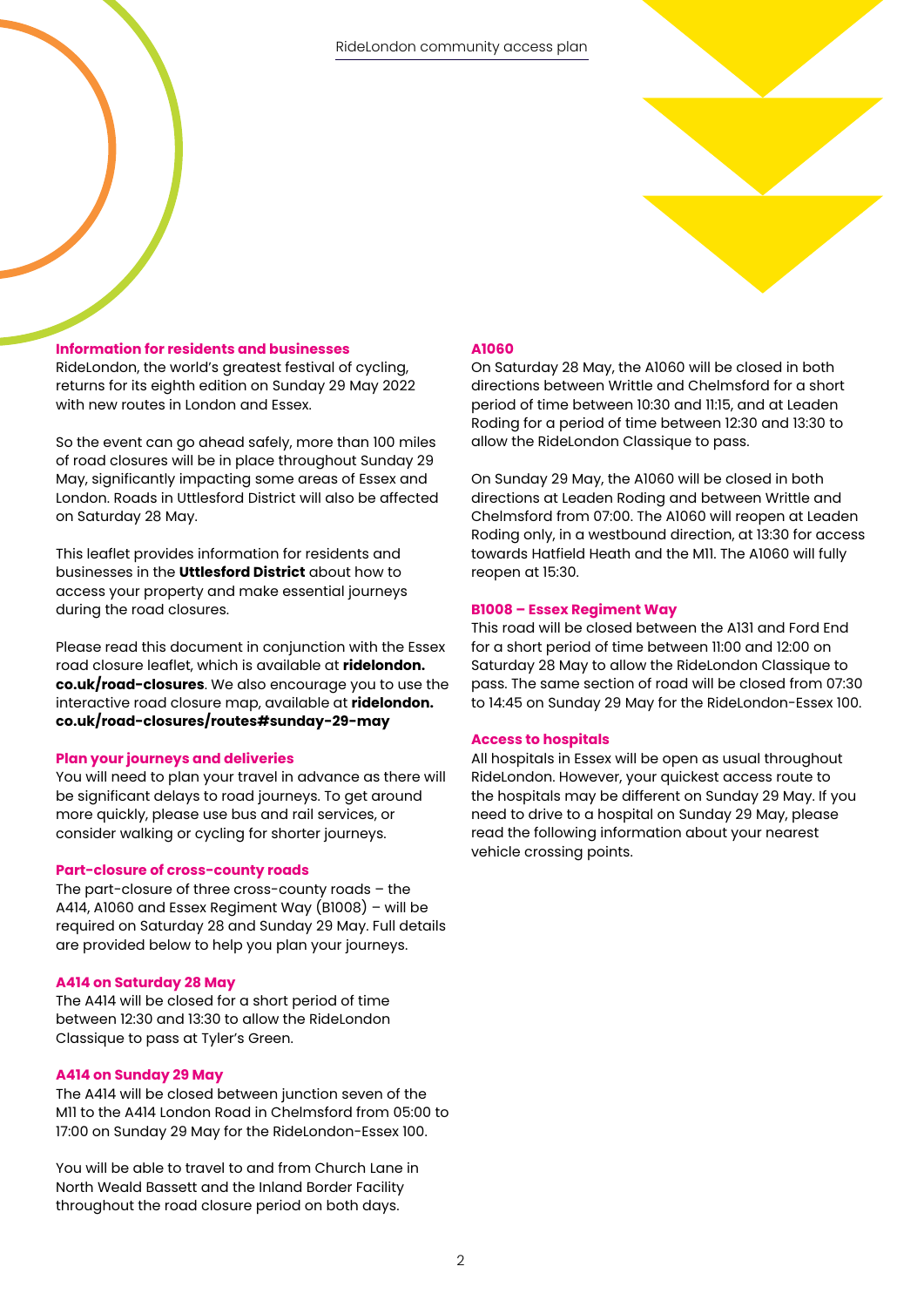# **Vehicle crossing points**

There will be 16 vehicle crossing points (VCPs) available on the RideLondon-Essex 100 route in Essex on Sunday 29 May. Details of the vehicle crossing points in your area are available below and the full list with a map is available at **[ridelondon.co.uk/road-closures](http://ridelondon.co.uk/road-closures)**

# **Leaden Roding, Aythorpe Roding and High Roding**

The B184 will be closed from 05:00 to 13:30 to the south of Leaden Roding and from 06:00 to 14:30 to the north of Leaden Roding. Two vehicle crossing points will be available to help facilitate access to and from this area.

**Vehicle crossing point 6** will be available in Aythorpe Roding to allow access across the B184 to and from School Lane before 07:25 and after 13:15.



**Vehicle crossing point 7** will be available in High Roding to and from Canfield Road and Rands Road before 07:25 and after 13:30.



# **Great Dunmow**

Several roads will be closed in the area. The B184 Ongar Road is closed from 06:00 to 14:30, the B1008 Chelmsford Road is closed 07:00 to 14:00, and Braintree Road and the B1256 Braintree Road is closed 06:00 to 15:00.

Businesses on the High Street will be open as usual during the road closure period.

Cyclists will be stopped on the hour and every half an hour in Great Dunmow so that residents can drive on the event route to enter and exit the area.



For residents affected by the event route, secure parking will be available at Chelmsford Road industrial estate from the evening of Saturday 28 May and during the road closure period on Sunday 29 May.

### **Little Dunmow and Felsted**

To access Little Dunmow and Felsted during the road closure period, please use the B1008 via Barnston and North End.

**Vehicle crossing point 8** will also be available in Felsted, allowing access to and from Stebbing Road and Station Road before 07:50 and after 14:25.